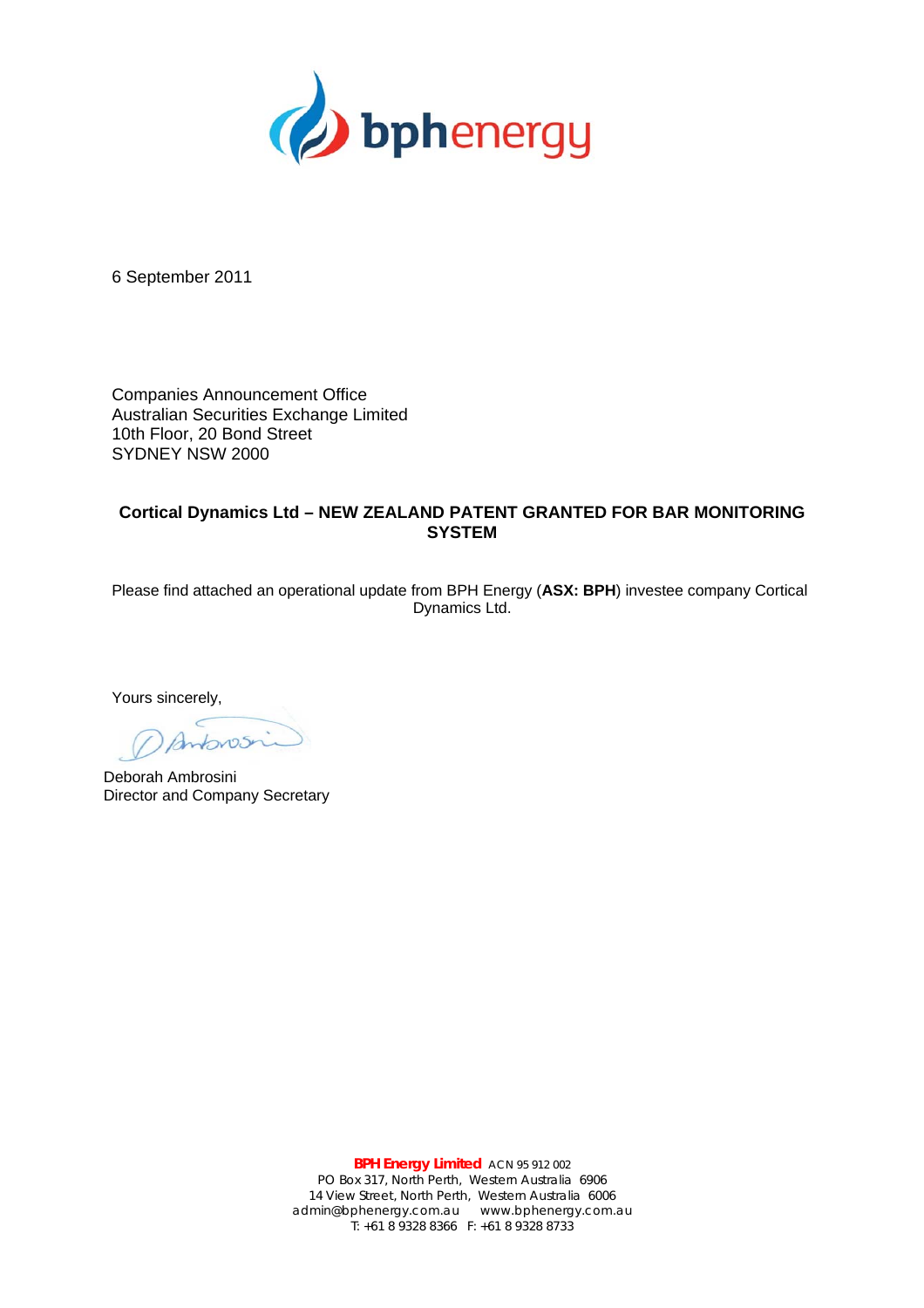

6 September 2011

Companies Announcements Office Australian Securities Exchange Limited 10<sup>th</sup> Floor, 20 Bond Street SYNDEY NSW 2000

## **NEW ZEALAND PATENT GRANTED FOR BAR MONITORING SYSTEM**

Cortical Dynamics Ltd ("**Cortica**l") an investee of BPH Energy Limited (ASX: BPH) is pleased to announce that a patent relating to its Brain Anaesthesia Response (**BAR**) monitoring unit has been granted in New Zealand. Currently, Cortical has patents awarded in Australia, New Zealand, the People's Republic of China and the United States. The issued patent entitled 'Brain Function Monitoring and Display Systems', is valid to 06/06/2027. The New Zealand patent number is 573460.

Cortical has developed an extensive patent portfolio encapsulating the BAR monitor providing critical patent protection across a number of key brain monitoring markets. Cortical's Chairman David Breeze said, "The grant of the patent is strategically important and will add value to Cortical's commercialisation efforts. The grant of the New Zealand patent is a significant addition to Cortical's suite of intellectual property".

Cortical, has applied for admission to the Official List of the Australian Securities Exchange. The Board recently announced that the offer Closing Date has been extended to 5:00pm (WST) on Monday 26 September 2011.

## **About the BAR Monitor**

The BAR monitoring system measures a patient brain electrical activity, electroencephalogram (EEG), to indicate how deeply anaesthetised a patient is during an operation via an adhesive sensor applied to the forehead. The BAR monitor is designed to assist anaesthetists and intensive care staff in ensuring patients do not wake up unexpectedly, as well as reducing the incidence of side effects associated with the anaesthetic.